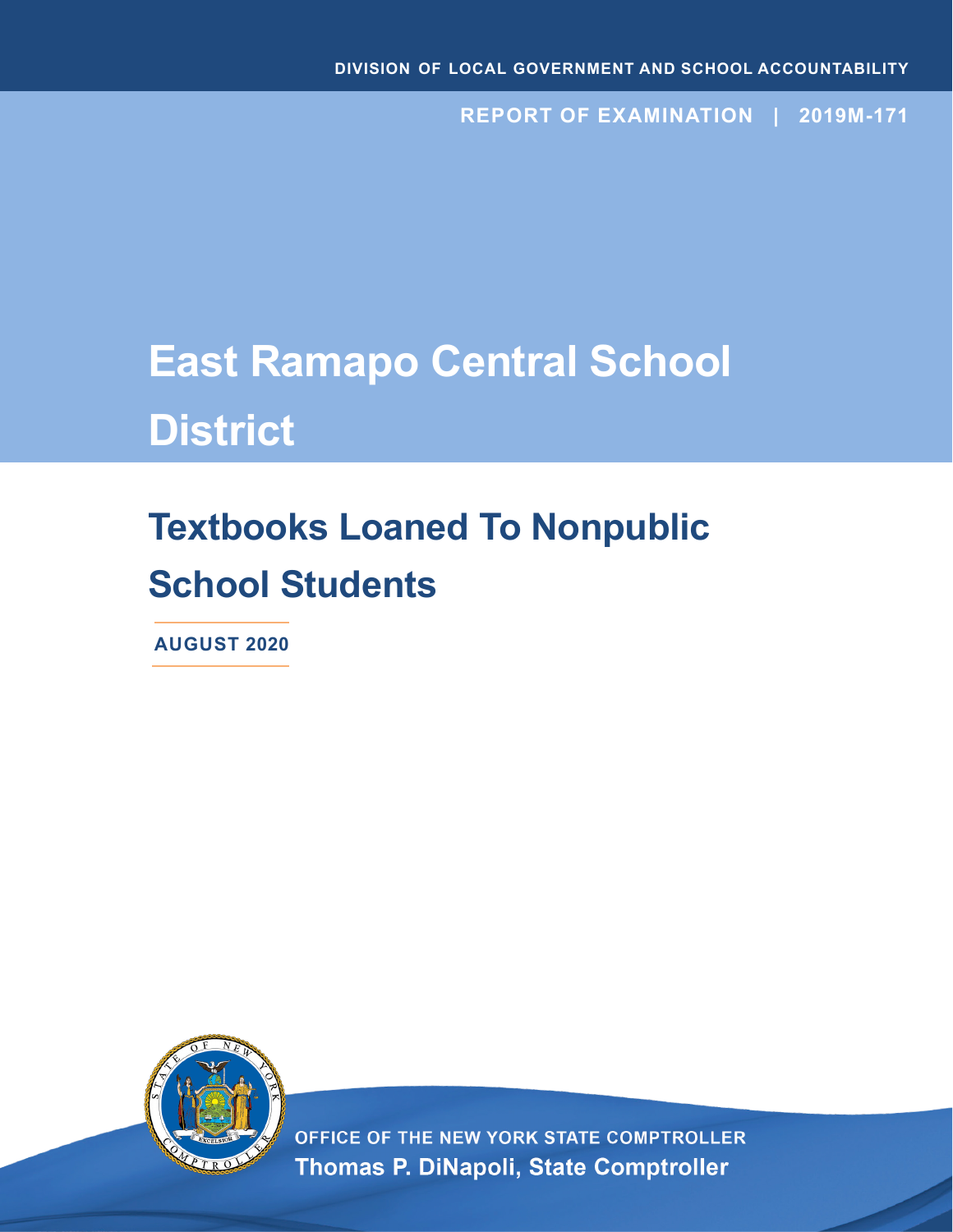# **Contents**

| Textbooks Loaned to Nonpublic School Students. 2                                                                     |
|----------------------------------------------------------------------------------------------------------------------|
| How Should a District Ensure Textbooks Are Loaned to Eligible                                                        |
| The District Did Not Ensure Textbooks Loaned to Nonpublic                                                            |
| How Should a District Maintain Inventory Control Over Textbooks?. . 3                                                |
| The District Did Not Maintain an Adequate Inventory System or<br>Records for Textbooks Loaned to Nonpublic Schools 3 |
|                                                                                                                      |
| Appendix A - Response From District Officials 7                                                                      |
| Appendix B – OSC Comments on the District's Response 12                                                              |
| Appendix C - Audit Methodology and Standards 13                                                                      |
| Appendix D – Resources and Services. 16                                                                              |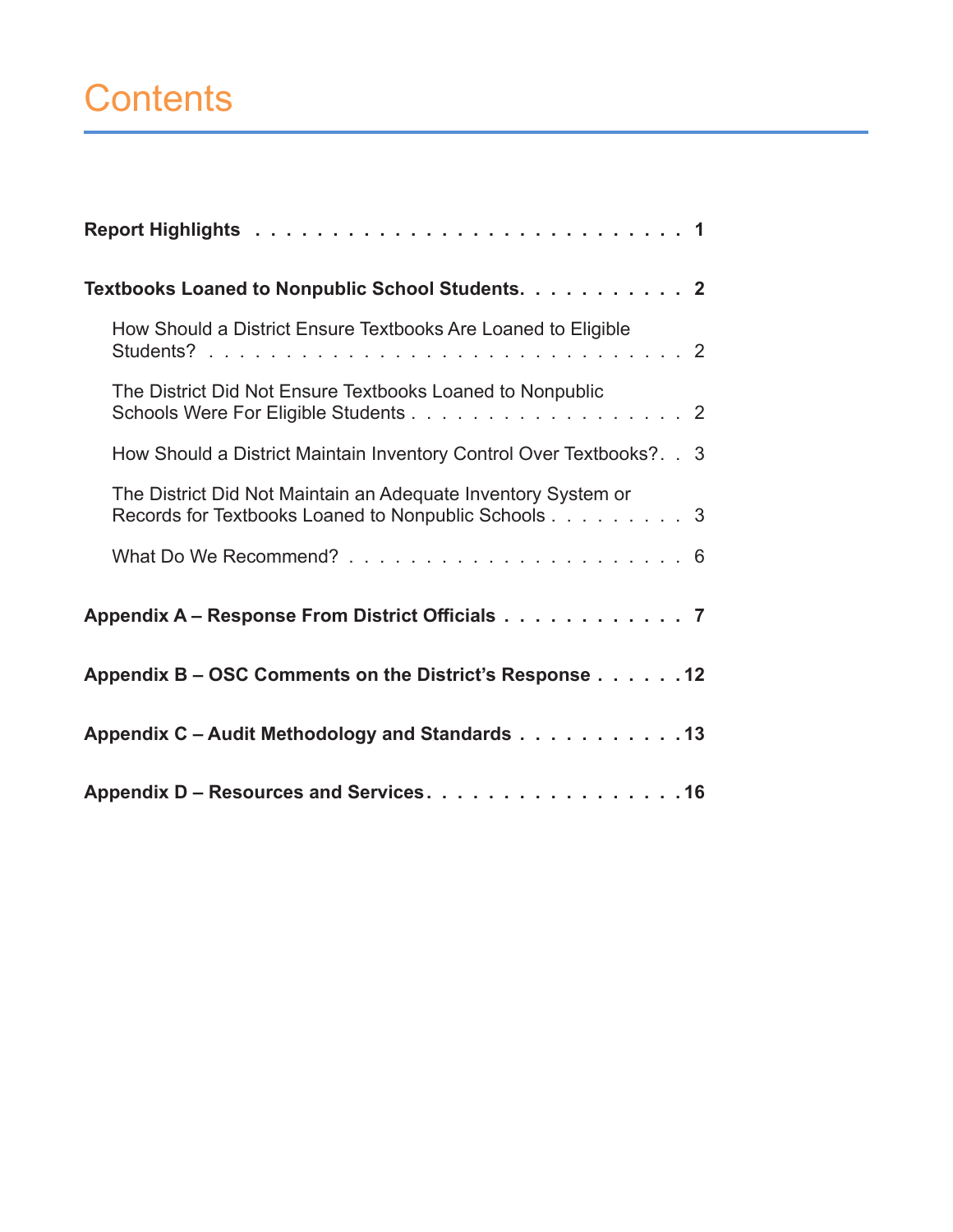# Report Highlights

**East Ramapo Central School District**

## **Audit Objective**

Determine if District officials established eligibility for and maintained an inventory of textbooks loaned to nonpublic school students.

## **Key Findings**

- $\bullet$  The District did not have adequate systems in place to verify that textbooks purchased for and loaned to nonpublic schools were only provided to eligible students. We reviewed 300 nonpublic school student records and found that 114 students were provided with textbooks even though the District's records did not support the students' eligibility to receive textbooks.
- $\bullet$  The District did not have systems in place to account for textbooks purchased for and loaned to nonpublic school students and cannot account for all textbooks purchased and loaned to those students.

## **Key Recommendations**

- District officials should ensure that only eligible students are provided with textbooks.
- District officials should maintain and refer to annual textbook inventory records prior to filling textbook orders or ordering new textbooks.
- The Board should require a District-wide annual inventory, including textbooks on loan to nonpublic school students, and ensure nonpublic school administrators return unneeded and damaged textbooks to the **District**

District officials generally agreed with our recommendations and indicated they planned to initiate corrective action. Appendix B includes our comments on issues raised in the District's response letter.

## **Background**

The East Ramapo School District (District) is located in Rockland County.

The Board of Education (Board) is responsible for managing the District's operations. The Superintendent of Schools is responsible for the District's day-to-day management and for the development and administration of the budget. The Board is responsible for, among other things, providing textbooks to eligible nonpublic school students in the District. The Assistant Superintendent of Funded Programs (Assistant Superintendent) is responsible for purchasing, distributing and accounting for the District's textbooks.

The District's textbook expenditures for the 2017-18 and 2018-19 school years totaled \$5,087,817.

| <b>Quick Facts</b>           |                       |                          |  |  |  |  |
|------------------------------|-----------------------|--------------------------|--|--|--|--|
|                              | <b>Public Schools</b> | <b>Nonpublic Schools</b> |  |  |  |  |
| <b>Number</b>                | 14                    | 100                      |  |  |  |  |
| <b>Enrollment</b>            | 9.461                 | 27,500                   |  |  |  |  |
| <b>Textbook Expenditures</b> |                       |                          |  |  |  |  |
| 2017-18                      | \$828,722             | \$1,757,972              |  |  |  |  |
| 2018-19                      | \$725.805             | \$1.775.318              |  |  |  |  |
| <b>Total</b>                 | \$1,554,527           | \$3,533,290              |  |  |  |  |

## **Audit Period**

July 1, 2017 – October 30, 2018

We extended our scope back to July 2011 for the review of textbook inventory.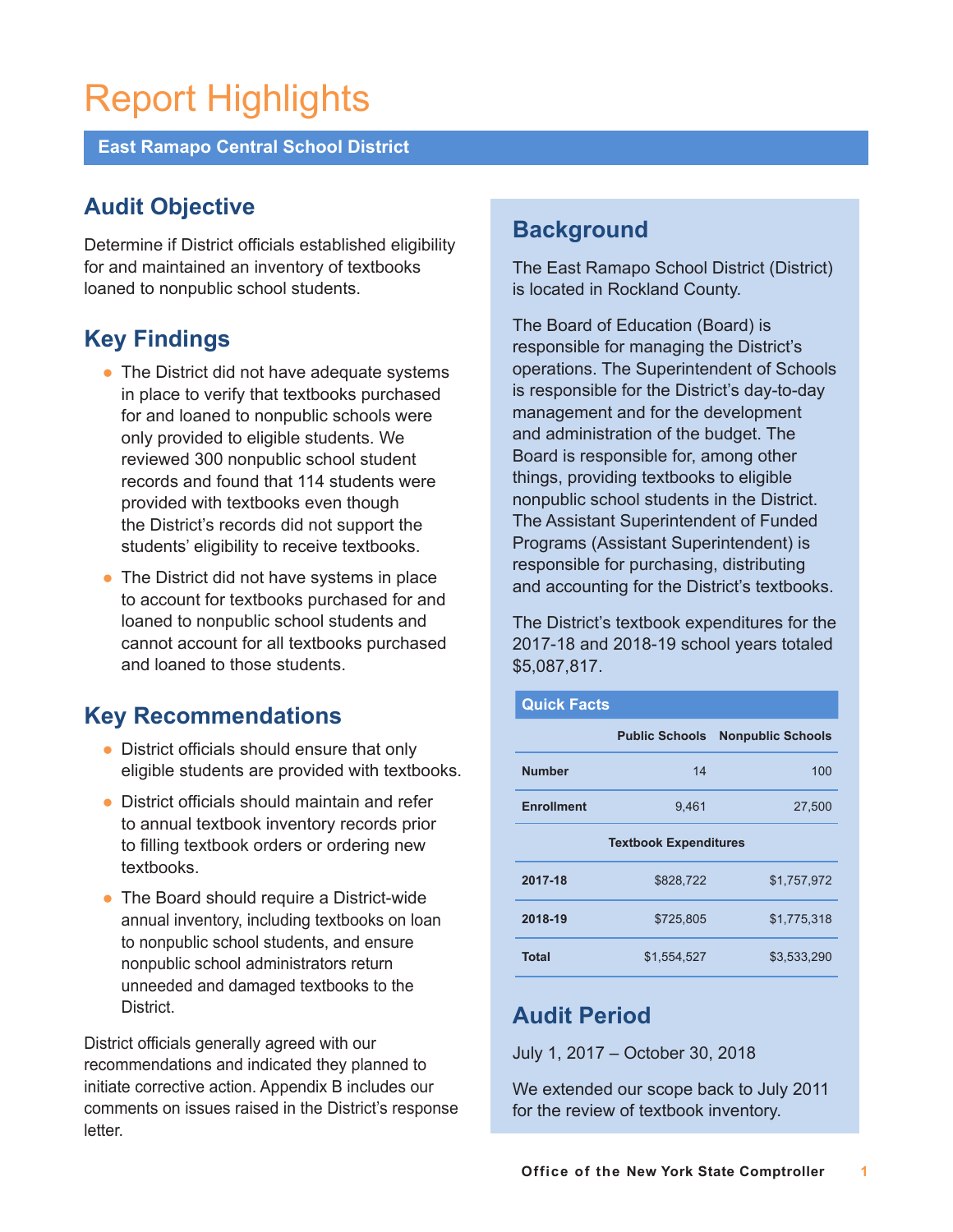Education Law requires all boards of education to purchase and loan approved textbooks, on an equitable basis, to all children (students) who live in the school district who attend grades kindergarten through 12 in any public or nonpublic school. Any textbook that has been approved by any school board in New York State may be requested for loan. All textbooks purchased by public school districts remain the property of the district and should be included in the district's inventory. In addition, a public school district may enter into an agreement with a nonpublic school to store textbooks used at their facilities for nonpublic school students.

## **How Should a District Ensure Textbooks Are Loaned to Eligible Students?**

The board is responsible for adopting a policy and guidelines and district officials are responsible for implementing procedures to ensure that only eligible nonpublic school students are provided with textbooks. The implemented procedures should ensure students loaned books live in the District and attend public or private schools in grades kindergarten through 12.

## **The District Did Not Ensure Textbooks Loaned to Nonpublic Schools Were For Eligible Students**

Each year, nonpublic schools in the District provide a list to the District of the students who need textbooks and the textbooks they need. District staff rely on the records of the District's Transportation Department (Department) to establish textbook eligibility. The Department is responsible for verifying that a student is properly enrolled and qualifies for transportation. If a student qualifies for transportation, he or she would be eligible for textbooks too.

On November 20, 2019, we issued an audit that determined whether the District provided transportation to eligible nonpublic school students by looking at the District's transportation eligibility process and its eligibility determinations. We found District officials did not always obtain required documentation to establish eligibility. We reviewed 300 nonpublic school student records and found that 184 students or 61 percent did not have all of the required documents to establish eligibility for transportation, and therefore may not be eligible to receive textbooks. However, 114 or 62 percent of those 184 students were provided with textbooks. Of the 114 students, the District did not have applications on file for 93 students or have required supporting documents such as proof of address and birthdate for 21 students.

Although in 2017-18 and 2018-19, the District spent more than \$3.5 million to purchase textbooks loaned to nonpublic schools, District officials did not ensure textbooks purchased for loan to nonpublic school students were for students who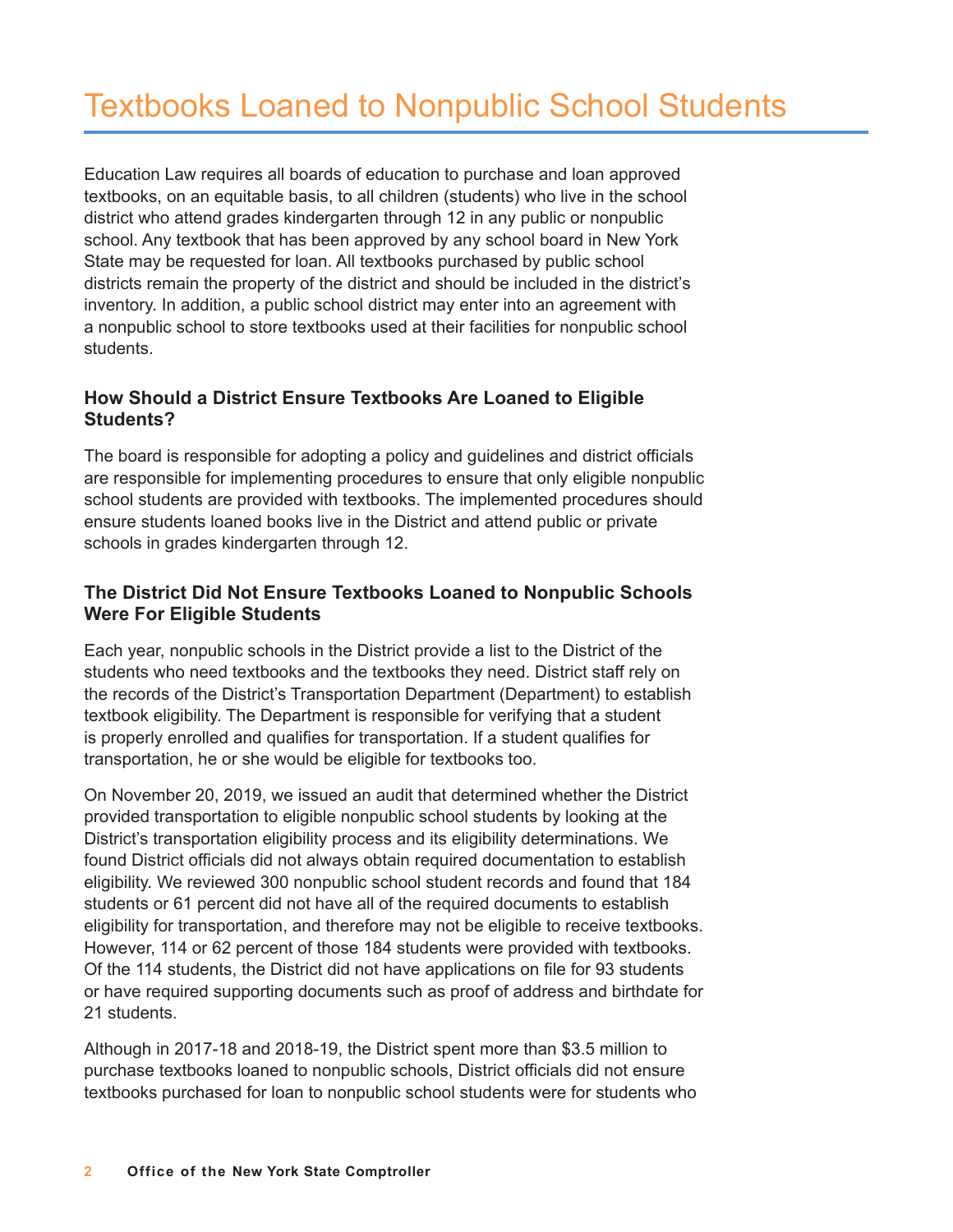met the District's textbook eligibility requirements. As a result, textbooks may have been loaned to students who were ineligible or non-existent.

### **How Should a District Maintain Inventory Control Over Textbooks?**

A district should maintain a comprehensive perpetual inventory record of textbooks loaned to nonpublic school students and stored at nonpublic school facilities. The inventory record, at minimum, should include the starting inventory, the number of textbooks purchased and the number of textbooks returned, disposed of, damaged, lost or obsolete for each title. Inventory records should be comprehensive enough for a school district to know how many of each textbook it owns and where the textbooks are located. This inventory enables a district to determine when textbooks need to be purchased and if schools have unneeded textbooks that could be transferred to other schools to prevent buying unnecessary copies of the same textbook. A district should conduct a districtwide annual inventory including those textbooks on loan to or stored at nonpublic schools' facilities. District officials should also follow-up on inventory variances.

In addition, each nonpublic school should maintain an inventory of all textbooks loaned to each student. Districts that enter into agreements with nonpublic schools to store textbooks at their facilities should require the school administrators, who store textbooks on behalf of the district, to annually inventory textbooks and report the inventory results to the district. Nonpublic schools should return unused, unneeded, outdated and damaged textbooks to the district for proper handling. Efficient use of textbooks and good inventory control is facilitated by nonpublic school officials returning unused, obsolete or damaged textbooks to the district.

### **The District Did Not Maintain an Adequate Inventory System or Records for Textbooks Loaned to Nonpublic Schools**

The District did not maintain a comprehensive perpetual inventory of textbooks loaned to nonpublic school students. Although District officials said they maintain a District-wide annual inventory of textbooks, the Textbook Loan office only relies on purchases within the last five years when purchasing new textbooks. In addition, District officials indicated that they had no records of textbooks returned from nonpublic schools but they are currently developing procedures to address this concern.

Also, the District's staff did not determine if the District could supply nonpublic school students with textbooks the District already owned because they did not maintain and refer to annual textbook inventory records prior to filling textbook orders or ordering new textbooks. Because of the lack of complete inventory records, the District could not identify instances where nonpublic schools had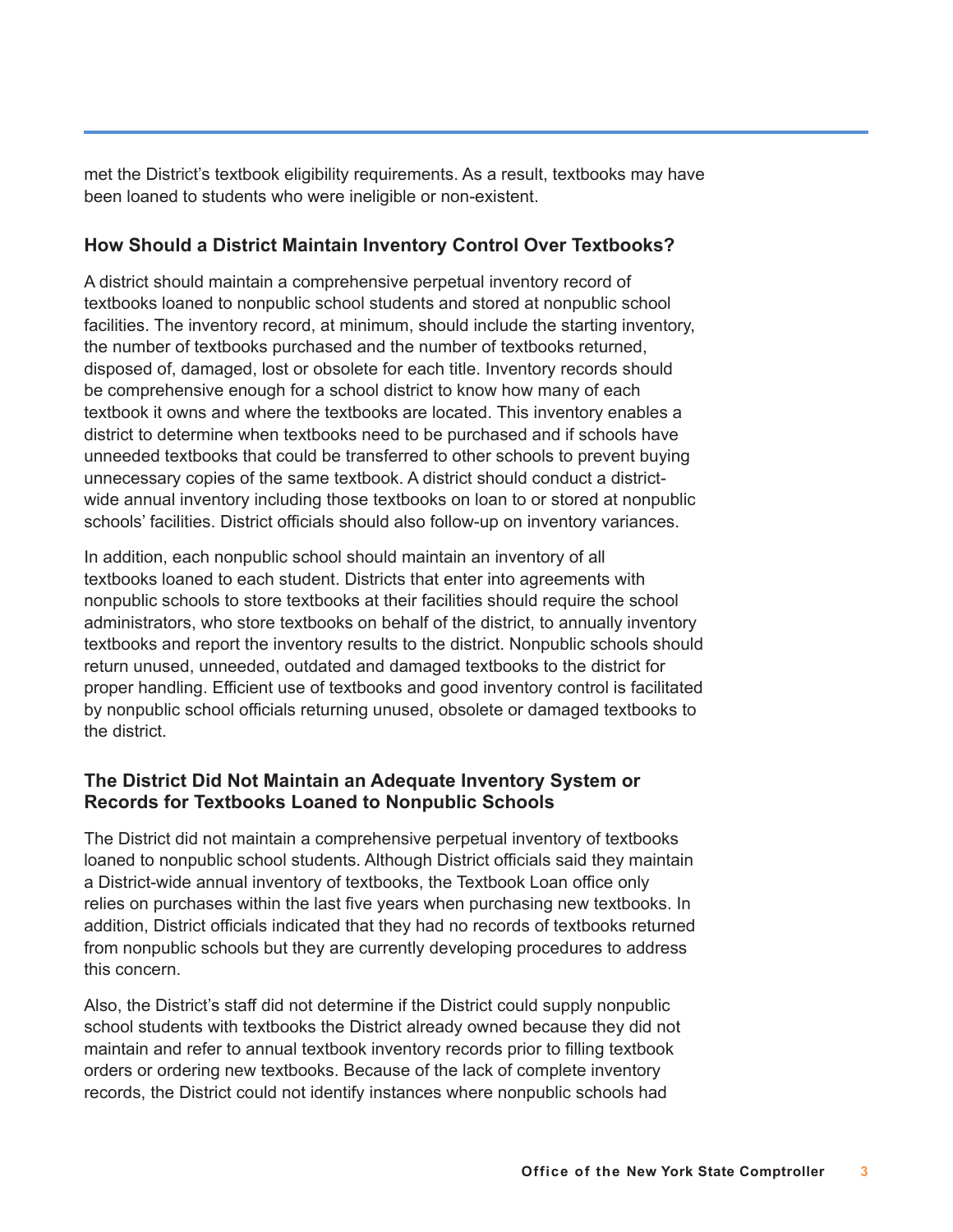excess inventory that could be used by other nonpublic schools instead of buying new textbooks. As a result, the District likely purchased more textbooks than were actually needed.

Although the District's policy does not require a District-wide annual inventory, it requires at least four of the District's 100 nonpublic schools to have an inventory check performed each year; the last four nonpublic school physical inspections were completed in 2014. Although the Assistant Superintendent is responsible for the inventory checks, he could not explain why physical inspections were not performed since 2014. Further, although nonpublic schools are not allowed to dispose of any textbooks, District records indicate they are doing so.

To determine if textbooks purchased for and loaned to nonpublic school students could be accounted for, we selected four nonpublic schools and a different textbook title for each of those schools. We visited each school to account for the loaned textbooks. However, the administrators at the four nonpublic schools could not provide inventory records to support the number of borrowed textbooks, the titles of the borrowed textbooks or where the borrowed textbooks are located. The schools also did not perform annual inventory textbook counts. As a result, none of the schools we visited had the number of textbooks that District records indicated were loaned. Three schools had missing textbooks while the fourth had significantly more textbooks than were loaned. Figure 1 details the schools, textbooks, the number of textbooks loaned and the number of textbooks we located.

|                  |                                            | <b>Textbooks</b> | <b>Textbooks</b> |                   |
|------------------|--------------------------------------------|------------------|------------------|-------------------|
| School           | Textbook                                   | Loaned           | Located          | <b>Difference</b> |
| 1                | Algebra 2 and Trigonometry                 | 18               | 14               | -4                |
| $\overline{2}$   | <b>High School World History</b>           | 81               | 123              | 42                |
| 3                | Implications of Literature Navigator Level | 18               | 12               | -6                |
| $\boldsymbol{4}$ | World History Connections to Today         | 90               | 45               | -45               |

### **Figure 1: Comparison of Textbooks Loaned Nonpublic School and Textbooks Located at Nonpublic School**

School 1 officials indicated that they stopped using the textbook we sampled several years ago therefore the textbooks were stored in an offsite container. We found 14 of the 18 textbooks in the offsite container pictured in Figure 2. The storage container was filled with unused textbooks (Figure 3) the District purchased and loaned to students at the school. Many of the textbooks were still in boxes and appeared to be new. According to a District official, the nonpublic school official was unaware all loaned textbooks should be returned to the District for proper handling.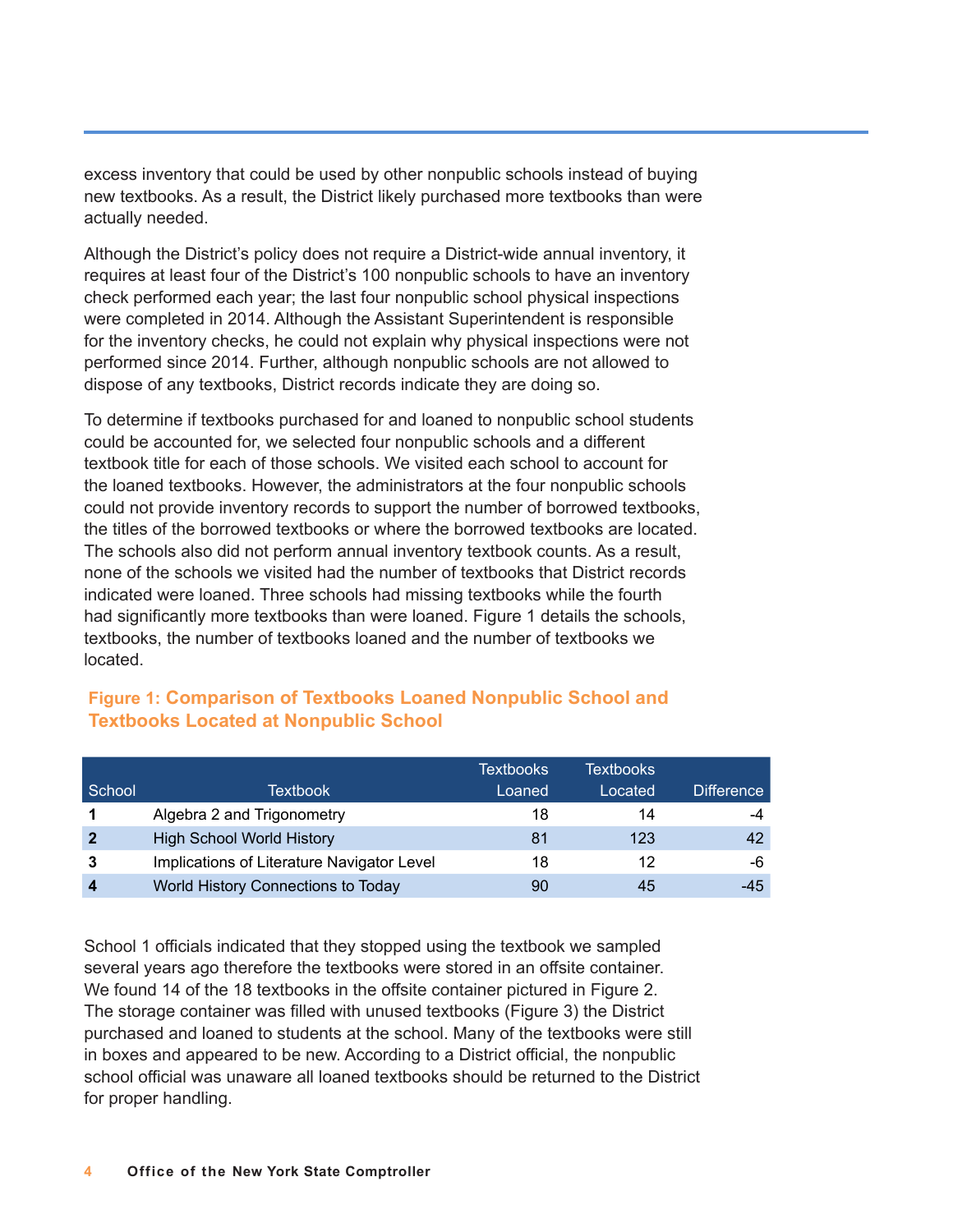**Figure 2: Offsite Textbook Container**



**Figure 3: Offsite Textbook Container** 



School 2 had significantly more textbooks on hand than District records showed. School 2 officials told us their administrators may not have checked how many textbooks they had on hand before asking the District to purchase more. Therefore, the school may have ordered more textbooks than students actually needed. While this would have explained why the school would have more textbooks than needed, it would not explain how the school had more textbooks than the District's records indicated were loaned to the school.

School 4 officials informed us that they have destroyed textbooks instead of returning them to the District. Unused, unneeded, outdated and damaged textbooks should be returned to the District for proper handling. This may include reuse, sale or vendor credit, which could reduce the District's textbook expenditures.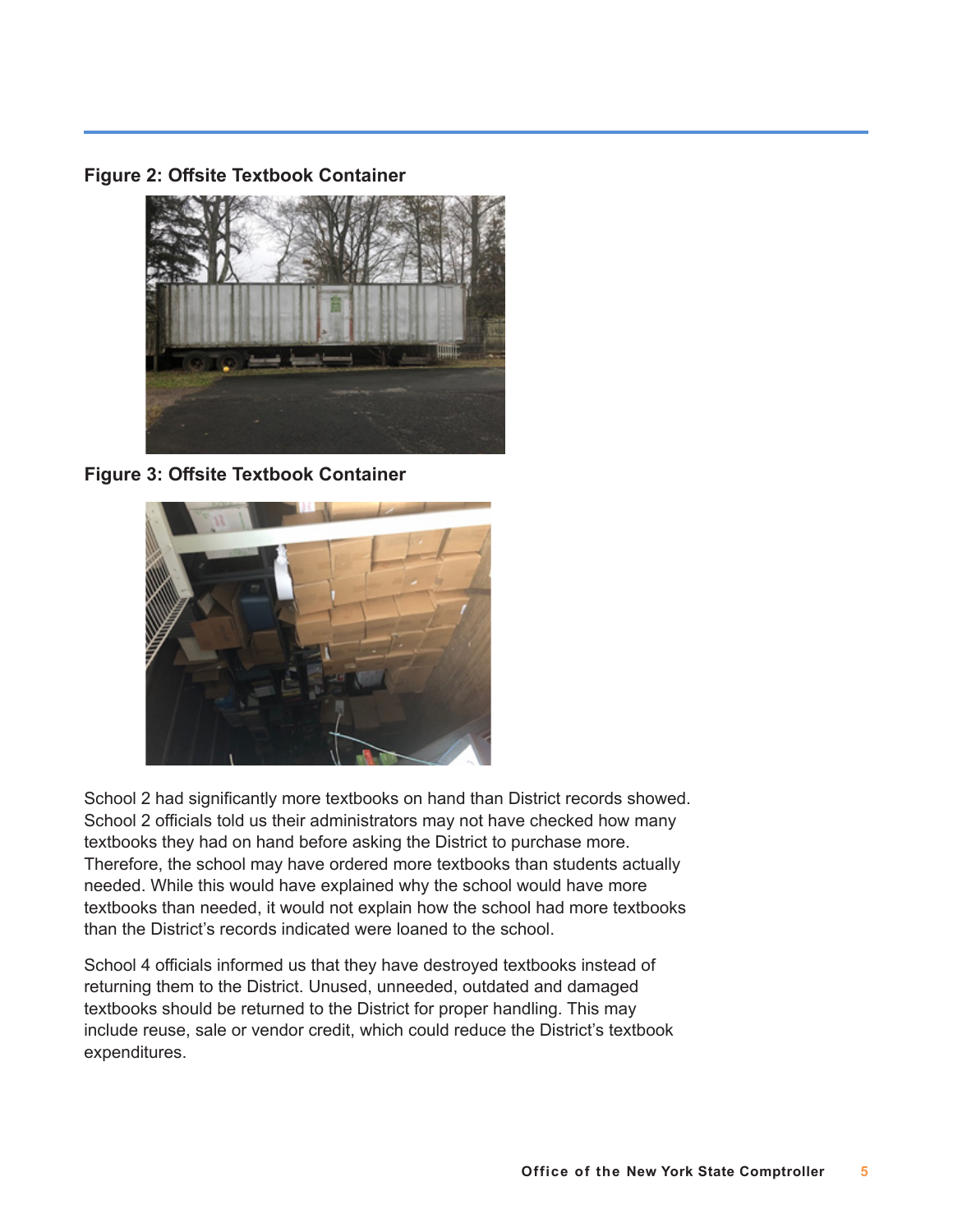In summary, our audit found that the District lacked an adequate system to ensure that textbooks were only provided to eligible students. In addition, the District did not have adequate textbook inventory systems in place to account for textbooks purchased for and loaned to the nonpublic school students and the four nonpublic schools we visited lacked adequate textbook inventory systems. As a result, the District cannot properly account for its textbooks, may have purchased more textbooks than needed and provided textbooks to ineligible students.

### **What Do We Recommend?**

District officials should:

- 1. Implement procedures to ensure that only eligible nonpublic school students are provided with textbooks.
- 2. Develop inventory control systems that account for all District owned textbooks, including those loaned to nonpublic school students. Systems should identify each textbook owned and where they are located.
- 3. Maintain and refer to annual textbook inventory records prior to filling textbook orders or ordering new textbooks.

The Board should:

- 4. Require a perpetual and comprehensive inventory record of textbooks loaned to nonpublic students that includes the number of textbooks purchased, returned and disposed of.
- 5. Require a District-wide annual inventory including those textbooks on loan to nonpublic students or stored at nonpublic schools.
- 6. Ensure nonpublic school administrators return unneeded, outdated and damaged textbooks to the District for proper handling.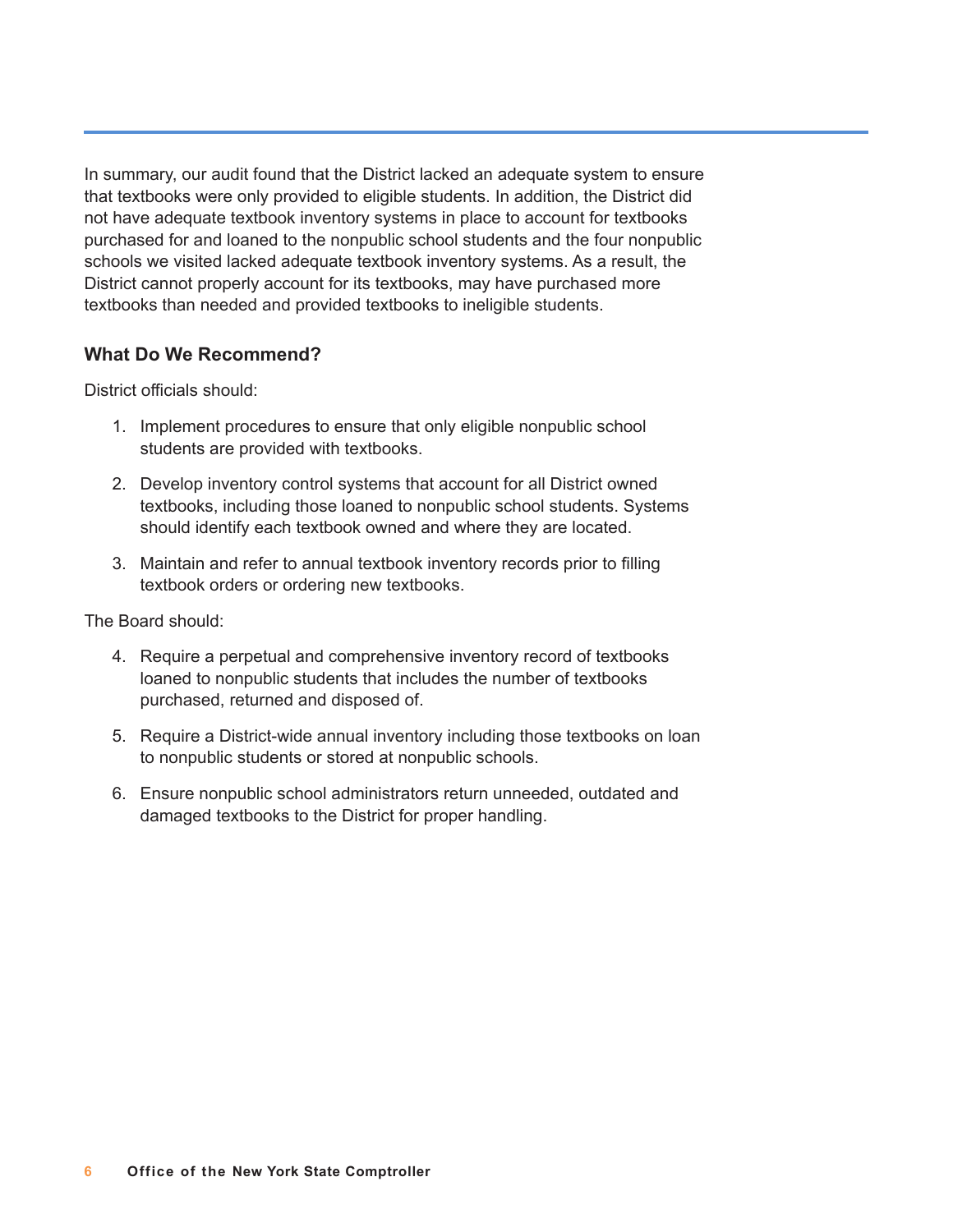## Appendix A: Response From District Officials<sup>1</sup>



ast Ramapo Central School District

105 South Madison Avenue, Spring Valley, NY 10977

*A Unified Community Educating the Whole Child …*

**Harry Grossman** *President, Board of Education*

*Vice-President*

 **845.577.6031 Yehuda Weissmandl Carole Anderson Mark Berkowitz Joel Freilich Ashley Leveille Yoel T. Trieger Ephraim Weissmandl**

**Dr. Deborah L. Wortham**  *Superintendent of Schools*  **845.577.6011**

 **Dr. Daniel H. Shanahan Sabrina Charles-Pierre** *Assistant Superintendent of Funded Programs*

#### *VIA EMAIL AND FEDERAL EXPRESS*

Ms. Lisa Reynolds Chief Examiner of Local Government and School Accountability Officer of the State Comptroller 110 State Street Albany, New York 12236

#### *Re: East Ramapo Central School District Response to Draft Audit 2019M-171 & Corrective Action Plan*

Dear Chief Examiner Reynolds:

Please accept this correspondence from the East Ramapo Central School District (the "District" or "ERCSD") in response to the Office of the State Comptroller's (the "Comptroller") Draft Audit report dated April 21, 2020 – Textbooks Loaned to Nonpublic School Students – Report of Examination – 2019M-171. For convenience, we have listed the Comptroller's recommendations to the Board of Education, followed by the District's response. It constitutes the District's response to the Draft Audit, as well as its Corrective Active Plan ("CAP") for immediate implementation. The Board has approved the CAP.

The East Ramapo Central School District provides textbook loan services to the largest nonpublic school population in New York State outside of New York City, approximately 27,500 students – a figure that increases by 3-4% annually. Our program ensures that textbooks loaned to nonpublic schools are secular in nature, grade-appropriate, and meet the standards as outlined in the New York State Education Department's Textbook Loan Program guidance ([https://stateaid.nysed.gov/tsl/html\\_docs/textbook\\_loan\\_program.htm\).](https://stateaid.nysed.gov/tsl/html_docs/textbook_loan_program.htm) 

Prior to outlining the District's responses to the key recommendations, we must clarify an erroneous statement made in the report. Contrary to the findings described in the auditor's report, the District's nonpublic school textbook inventory is comprehensive and perpetual. Indeed, our inventory list, school by school, stretches back 22 years to 1998, for the books loaned to nonpublic schools. It is not limited to the five-year period noted in the auditor's report. We have included an example of the inventory lists District-loaned books to two nonpublic schools that begin in 1998. (*See Exhibits A & B.*)

See Note 1 Page 12

As a unified community, the East Ramapo Central School District is committed to educating the whole child by providing a healthy, safe, supportive, engaging and challenging learning environment.

<sup>1</sup> The District's response letter refers to attachments that support the response letter. Because the District's response letter provides sufficient detail of its actions, we did not include the attachments in Appendix A.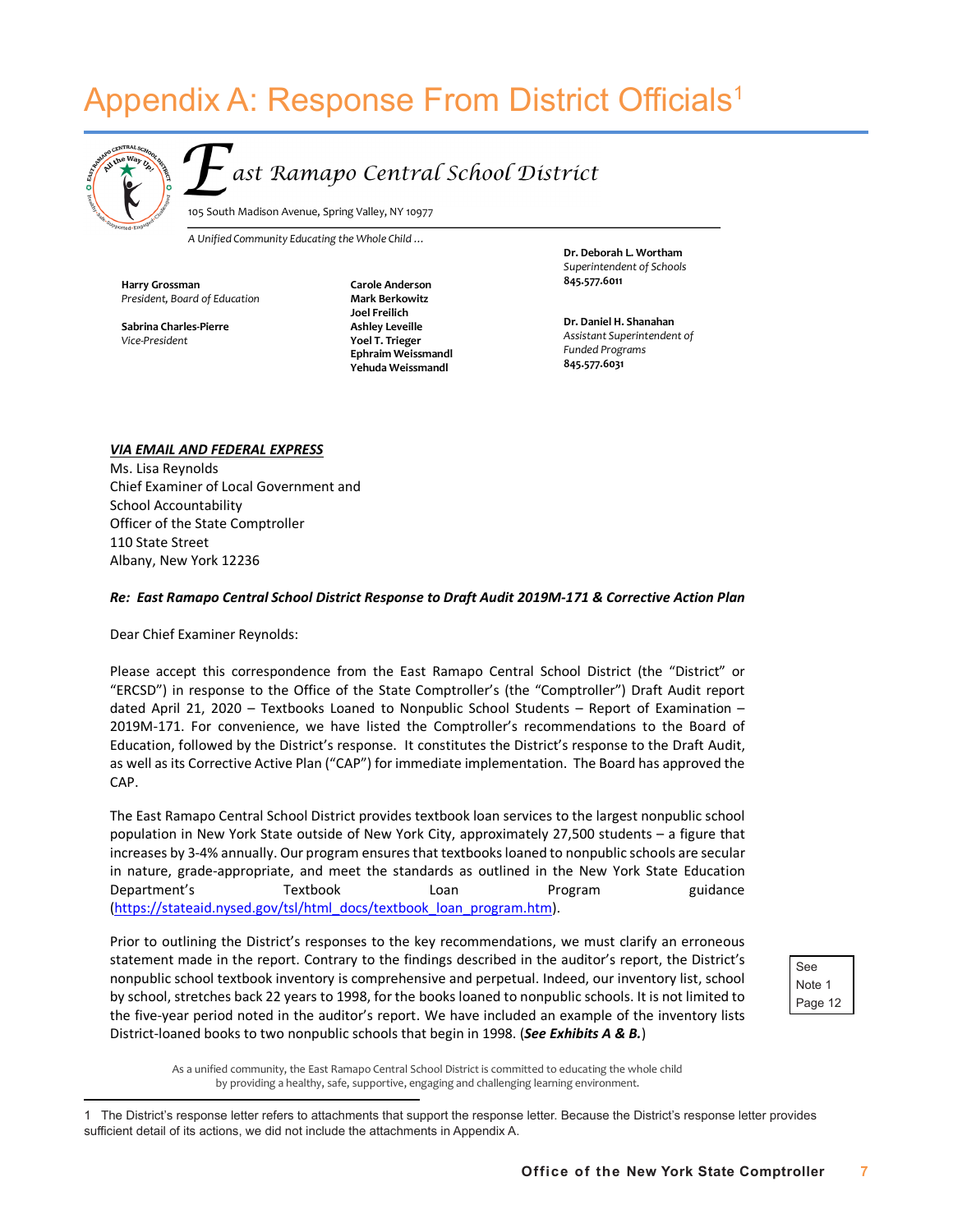Considering the magnitude of our nonpublic school textbook loan program, and the extensive array of moving parts that constitute our operation, the District is pleased that the auditors found the vast majority of the controls in our system to be satisfactory.

The District takes exception, however, with the findings of the audit that were based on data collected from a different operation in the District, namely the Transportation Department. These data were years old, used in a different audit, and not reflective of the data we currently use for transportation. We believe that, had the auditors examined the protocols, procecdures, and systems that the Textbook Loan office uses to ensure – within its scope of influence – that only eligibile nonpublic students are loaned textbooks, they would have found a precise and rigorous operation that ensured adherence to laws and regulations.

See Note 2 Page 12

As for the other Key Findings made, we believe that the action plan set forth below will rectify the issues outlined in the audit. The District is committed to implementing the Comptroller's recommendations to ensure efficient fiscal management of textbooks.

#### **RECOMMENDATIONS FOR DISTRICT OFFICIALS**

#### **Recommendation No. 1:** *Implement procedures to ensure that only eligible nonpublic school students are provided with textbooks.*

DISTRICT RESPONSE AND CORRECTIVE ACTION PLAN: The District verifies the addresses of nonpublic school students who reside within the geographical boundaries of the District for both the purposes of transportation (Education Law § 3635) and the receipt of textbooks (Education Law § 701). The Transportation Department collects and reviews the required forms and documents submitted to them by parents of nonpublic school students and, through them, verifies students' District residency. Residency and age verification documents include birth certificates, passports, utility bills, leases, mortgage statements, among others.

During the 2018-2019 school year, the District worked intently to create a comprehensive, accurate, and up-to-date database of nonpublic school students that includes all legally required registration data for new applications as well as reapplications of nonpublic students. Starting in July 2019, all nonpublic students have been required to annually submit a new or updated nonpublic school transportation request form. Through this new requirement, the District assures the accuracy, yearly, of its database of District-resident nonpublic school students.

Once student residency is verified, the District's Transportation Department provides each nonpublic student with an ERCSD ID number. In order to receive textbooks, the District's Textbook Loan Office requires each nonpublic school to submit a list of its students along with their District ID number. Each ID number verifies that the student has registered with the Transportation Department and has met the Transportation Department's criteria of residency. With this new database in place, the Transportation-issued ID number for students identified as District residents will ensure eligibility of each nonpublic student for the textbook loan program.

The Textbook Loan Office has and will continue to ensure that the number of textbooks ordered by each nonpublic school does not exceed the number of ERCSD resident students by grade at the school, as determined by the number of students issued ERCSD IDs.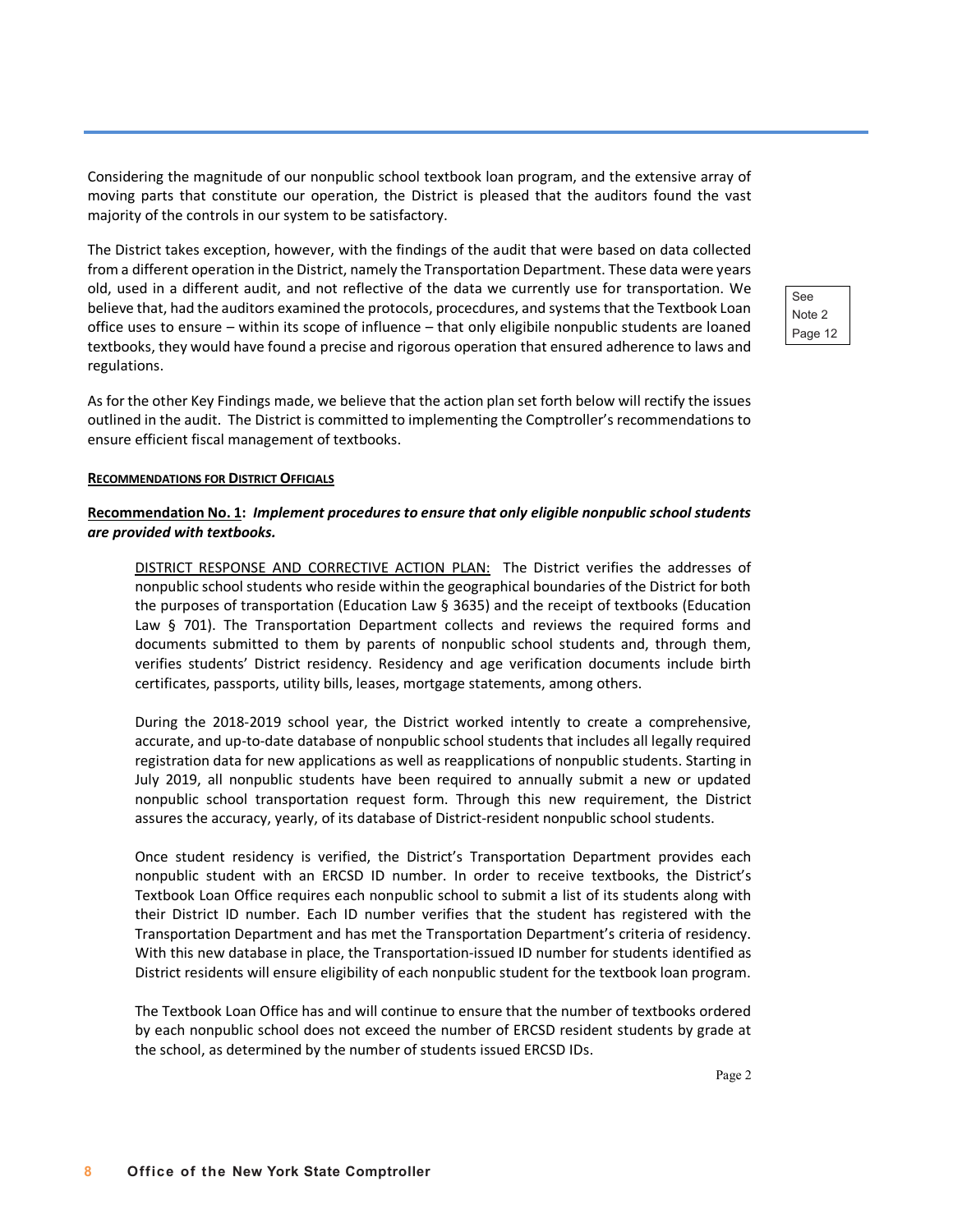- **■** Implementation Date: July 2020. The database from which the Textbook Loan Office determines student textbook eligibility has been updated for accuracy starting in July 2019.
- § Person Responsible for Implementation: Assistant Superintendent of Funded Programs

#### **Recommendation No. 2:** *Develop inventory control systems that account for all District owned textbooks, including those loaned to nonpublic school students. Systems should identity each textbook owed and where they are located.*

DISTRICT RESPONSE AND CORRECTIVE ACTION PLAN: The District's textbook loan inventory is extensively longer than the five years noted in the report. The nonpublic textbook inventory goes back to 1998, or 22 years. The Textbook Loan Office has typically accessed only the last five years of inventory for each nonpublic school to determine whether or not the school is eligible to request a textbook in a particular content area and grade. We have selected two schools and included a snapshot of their inventory lists of loaned books. (*See Exhibits A & B*) The District follows NYSED textbook loan program guidance [\(https://stateaid.nysed.gov/tsl/html\\_docs/textbook\\_loan\\_program.htm\) to](https://stateaid.nysed.gov/tsl/html_docs/textbook_loan_program.htm) establish a five-year rotation for purchasing and lending new textbooks to nonpublic schools.

In October 2019, prior to the issuance of the audit report, the District communicated a new modified procedure for nonpublic schools to return unused textbooks to the District. The District sent each nonpublic school a package of information entitled "Book Returns Directions." (*See*  **Exhibit C**) Included in that packet was a chart entitled "Procedures for Returning Loaned Books to the District." (*See Exhibit C*) The package of information detailed a specific procedure whereby nonpublic schools are required to complete an inventory table identifying each book by title, publisher, year of publication, and condition (i.e., excellent, good, fair, poor). Nonpublic schools have returned about 650 books already as of March 2020.

District staff from the Textbook Loan Office monitor the inventory and confirm the conditions of the books. Books that are in excellent, good, or fair condition are removed from the school's inventory list and set aside to be recycled to other nonpublic schools prior to purchasing new books of the same title. Books in poor condition, including obsolete books, are set aside to await Board approval for disposal.

> **■** Implementation Date: The process has been ongoing since October 2019, and the District will provide lists to nonpublic schools in June or July 2020, dependent on any delays caused by COVID-19.

Person Responsible for Implementation: Assistant Superintendent of Funded Programs

**Recommendation No. 3:** *Maintain and refer to annual textbook inventory records prior to filling textbook orders or ordering new textbooks*.

Page 3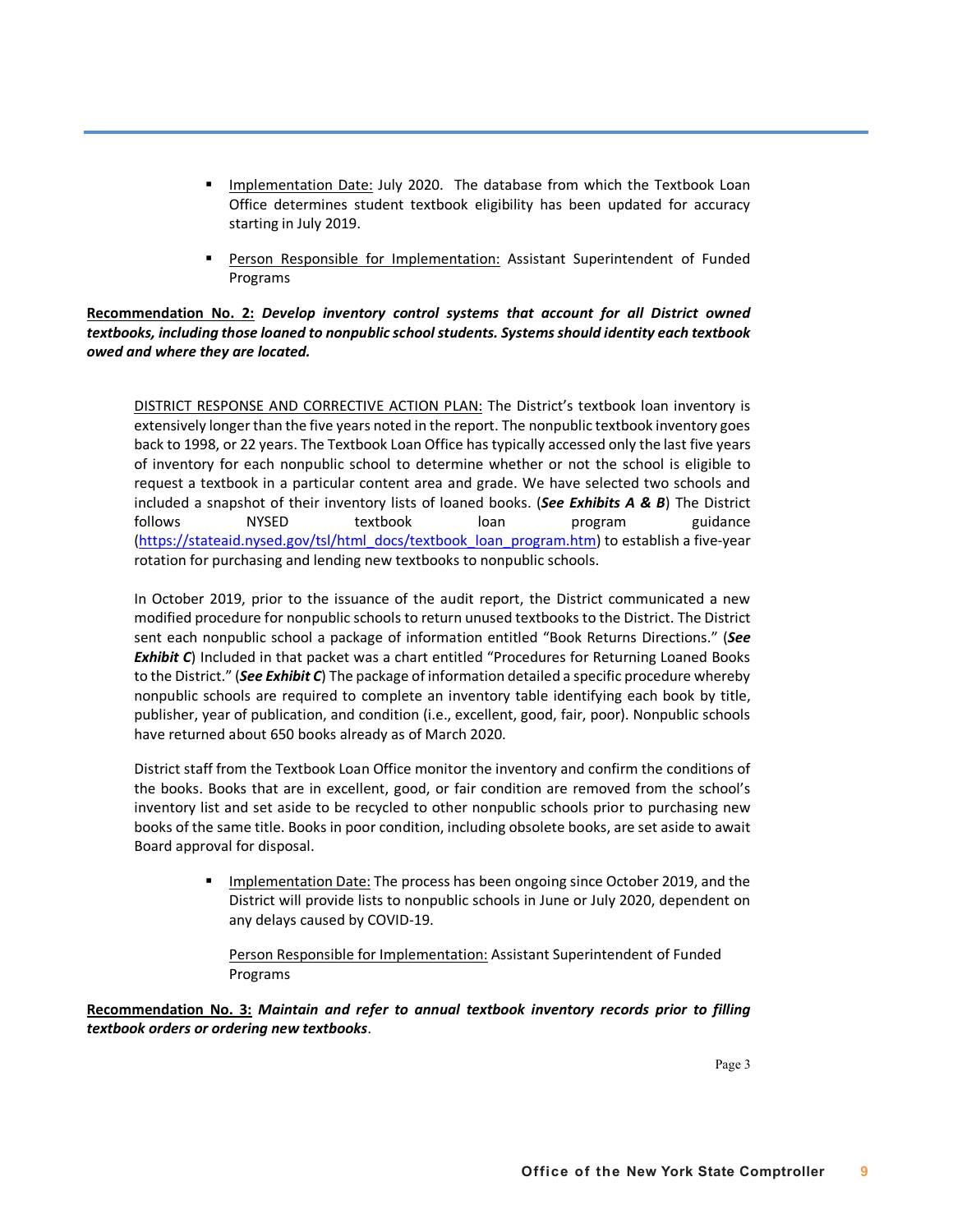DISTRICT RESPONSE AND CORRECTIVE ACTION PLAN: The District keeps accurate and up-to-date records on all materials loaned to nonpublic schools funded by the Textbook Loan funds. (*See Exhibits A & B*) The District endeavors to fix all problems with the return and disposal of textbooks from the nonpublic schools through a new program initiated in October of 2019.

During the 2019-2020 school year, prior to the issuance of the audit report, the District began compiling inventories of books for each nonpublic school of both the books loaned, returned, and disposed. The District has also maintained up-to-date inventory lists for each title that nonpublic schools borrow from the District for a period of 5 years, in accordane with District policy entitled "Inventory Review Reports." (*See Exhibit D*) The District's future plan is to provide the nonpublic schools with 5-year inventory lists of books on loan to facilitate the process of rectifying physical inventories. This process has been scheduled to take place during the months of June and July 2020 (pending the lifting of COVID-19 related school closures).

Going forward, the District will require each nonpublic school to conduct a physical inventory count of textbooks, and submit the results of this inventory check each September. The District will also require nonpublic schools to maintain a list of books currently assigned to students and keep records by student of each textbook in use. These records will be kept at the nonpublic school and available for review upon request.

The District will conduct an annual reconciliation of random schools each year to review the student list of assigned books and the physical inventory of books at the school.

- **EXEDM** Implementation Date: The process has been ongoing since October 2019, and the District will provide lists to nonpublic schools, as well as perform an annual reconciliation in June or July 2020, dependent on any delays caused by COVID-19.
- **Person Responsible for Implementation:** Assistant Superintendent of Funded Programs

#### **RECOMMENDATIONS FOR BOARD OF EDUCATION**

#### **Recommendation No. 4:** *Require a perpetual and comprehensive inventory record of textbook loaned to nonpublic students that include the number of textbooks purchased, returned, and disposed of.*

DISTRICT RESPONSE AND CORRECTIVE ACTION PLAN: Please see the District's response to Recommendations Nos. 2 and 3. While the District maintains a comprehensive inventory of textbooks loaned to nonpublic schools, it is in the process of implementing a system to track the return and disposal of books.

- § Implementation Date: The process has been ongoing since October 2019, and the District will provide lists to nonpublic schools in June or July 2020, dependent on any delays caused by COVID-19.
- **Person Responsible for Implementation:** Assistant Superintendent of Funded Programs.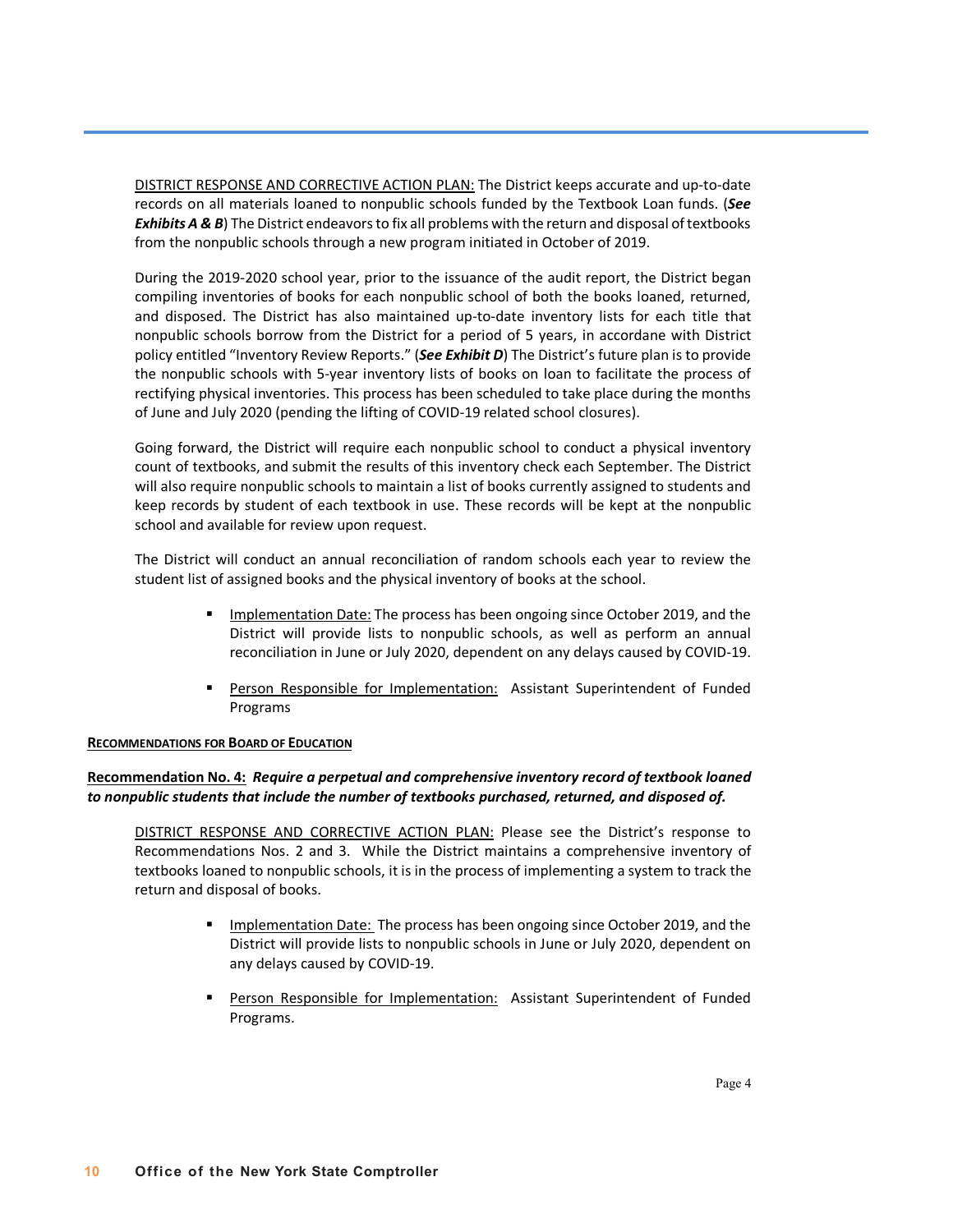#### **Recommendation No. 5:** *Require a District-wide annual inventory, including those textbooks on loan to nonpublic students or store at nonpublic schools.*

DISTRICT RESPONSE AND CORRECTIVE ACTION PLAN: Please see the District's response to Recommendation No. 3.

- **EXECT** Implementation Date: This process has been ongoing since October of 2019.
- Person Responsible for Implementation: Assistant Superintendent of Funded Programs.

#### **Recommendation No. 6:** *Ensure nonpublic school administrators return unneeded, outdated, and damaged textbooks to the District for proper handling.*

DISTRICT RESPONSE AND CORRECTIVE ACTION PLAN: Please see the District's response to Recommendation Nos. 2 and 3.

- Implementation Date: The process has been ongoing since October 2019, and the District will provide lists to nonpublic schools in June or July 2020 dependent on any delays caused by COVID-19.
- § Person Responsible for Implementation: Assistant Superintendent of Funded Programs.

The District will implement the aforementioned corrective actions in order to comply with the Comptroller's findings to streamline the process of inventorying books and to ensure the books return to the District.

Please do not hesitate to contact me with any questions or concerns.

Very truly yours,

Dr. Deborah L. Wortham Dr. Daniel H. Shanahan

Superintendent Assistant Superintendent

#### Cc: *Via Mail*

Office of the New York State Comptroller Division of Local Government and School Accountability, PSU – CAP Submission 110 State Street, 12<sup>th</sup> Floor Albany, New York 12236 *Via Upload* New York State Education Department *<http://portal.nysed.gov/abp/>*

Page 5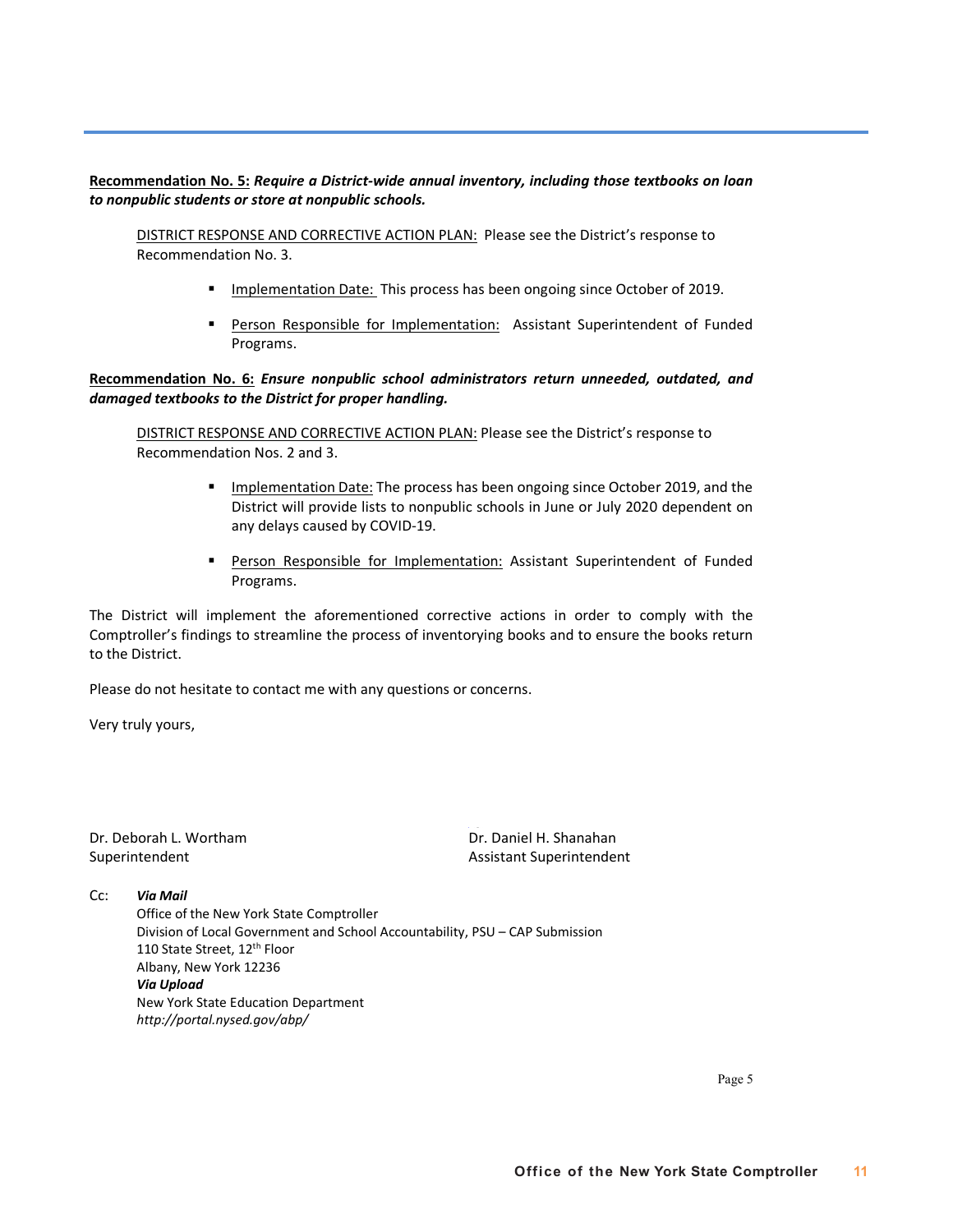### Note 1

The District's inventory record was incomplete and did not provide an accurate accounting of the District's textbooks. A perpetual inventory system is a method of continually, in real-time, updating inventory records to account for additions and subtractions. The District's inventory records consisted of only historical purchases of textbooks that were loaned to nonpublic schools. It did not account for textbooks that were returned, disposed of, damaged or lost. The District did not maintain a perpetual inventory system.

According to the District's staff, they review the records of books purchased in the last five years to determine if new textbooks need to be ordered.

### Note 2

District staff use the District's transportation eligibility determinations to establish textbook eligibility. Therefore, once a student is deemed eligible for transportation, they are eligible for textbooks.

On November 20, 2019, we issued an audit report that concluded that District officials did not always obtain required documentation to determine a student's transportation eligibility. Therefore, relying on the District's transportation eligibility records, the District may have loaned textbooks to ineligible students.

District officials did not provide information that supported the District's statement that new protocols, procedures, or systems were implemented to ensure only eligible nonpublic students are loaned textbooks.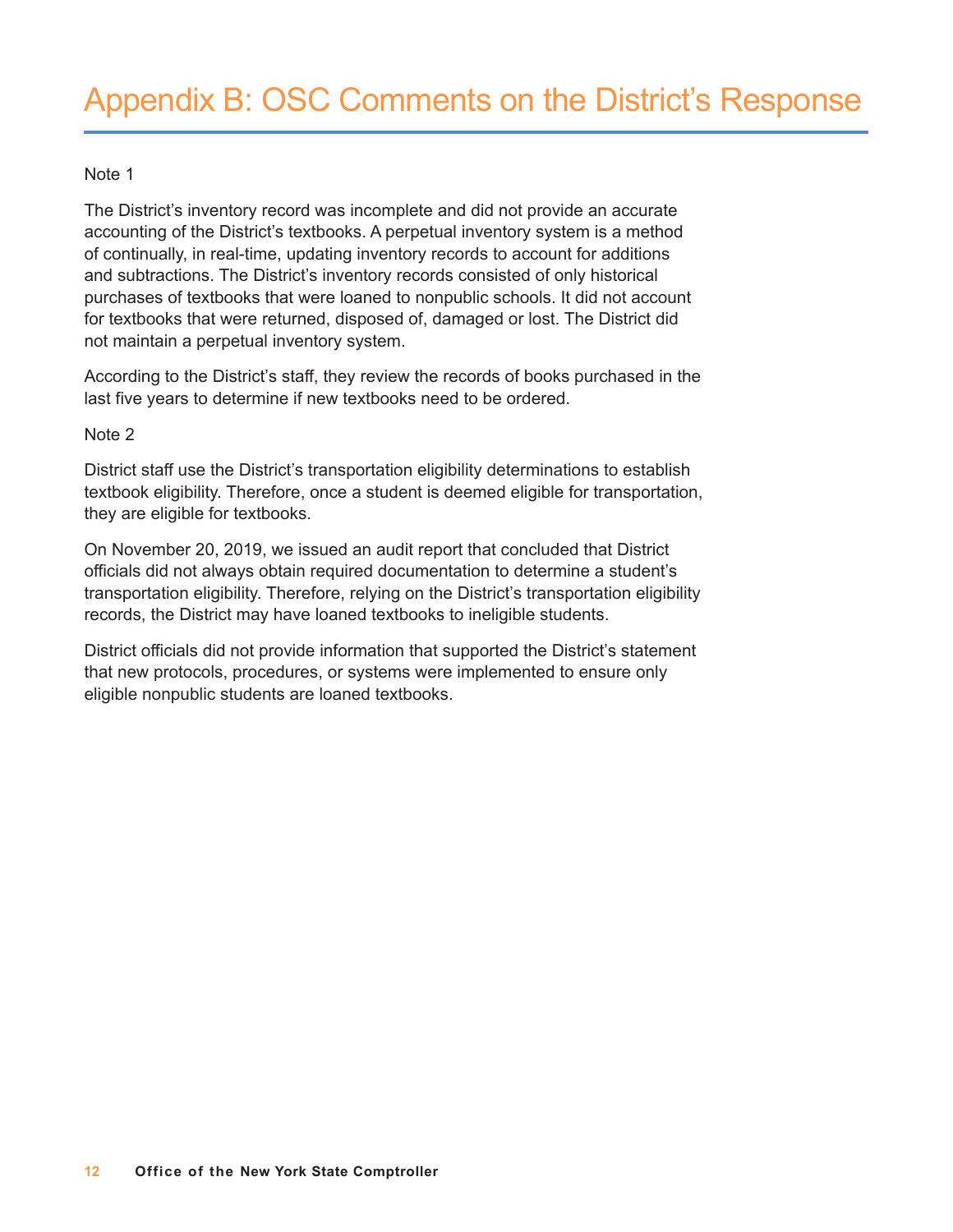# Appendix C: Audit Methodology and Standards

We conducted this audit pursuant to Article V, Section 1 of the State Constitution and the State Comptroller's authority as set forth in Article 3 of the New York State General Municipal Law. To achieve the audit objective and obtain valid audit evidence, our audit procedures included the following:

- We obtained and reviewed Education Law and the District's policy and guidelines for textbooks loaned to nonpublic school students and inventory of textbooks at nonpublic schools.
- We interviewed District personnel to determine the process to provide textbooks and account for textbooks on loan to nonpublic school students. We inquired to determine how they qualified to receive textbooks and whether nonpublic school students had to register with the Department first with proof of residency.
- We obtained student population data for 2016-17, 2017-18, and 2018-19 totaling between 27,000 and 27,822. We compared and filtered the data to determine new registrations for the two most recent school years. We arrived at 2833 students for 2017-18 and 2854 students for 2018-19.
- We used our professional judgment to select a sample of 300 nonpublic school students from Department records. Specifically, 237 new registrations, of which 142 students were from 2017-18 and 95 students were from 2018- 19. We also selected 63 students who appeared to have first registered prior to 2017-18.
- We requested and reviewed the application packet for each student in our sample along with the backup documentation to determine whether all applications were received prior to April 1st of the year;<sup>2</sup> whether the 237 new registrations each contained proof of birthdate and proof of address; and whether the 63 students who registered prior to 2017-18 were reapplying annually.
- $\bullet$  We compared the 184 students, including 93 that did not have any documentation on file and the 91 that did not provide all necessary documentation for transportation to the list of students who were provided with textbooks and documented discrepancies. We also, checked for instances where textbooks were provided to students who did not have an identification number and whether kindergarten students with missing birthdates were provided textbooks.

<sup>2</sup> Education Law Section 3635 and District policy require parents of nonpublic school students to file requests for transportation with the District by April 1st of the preceding school year.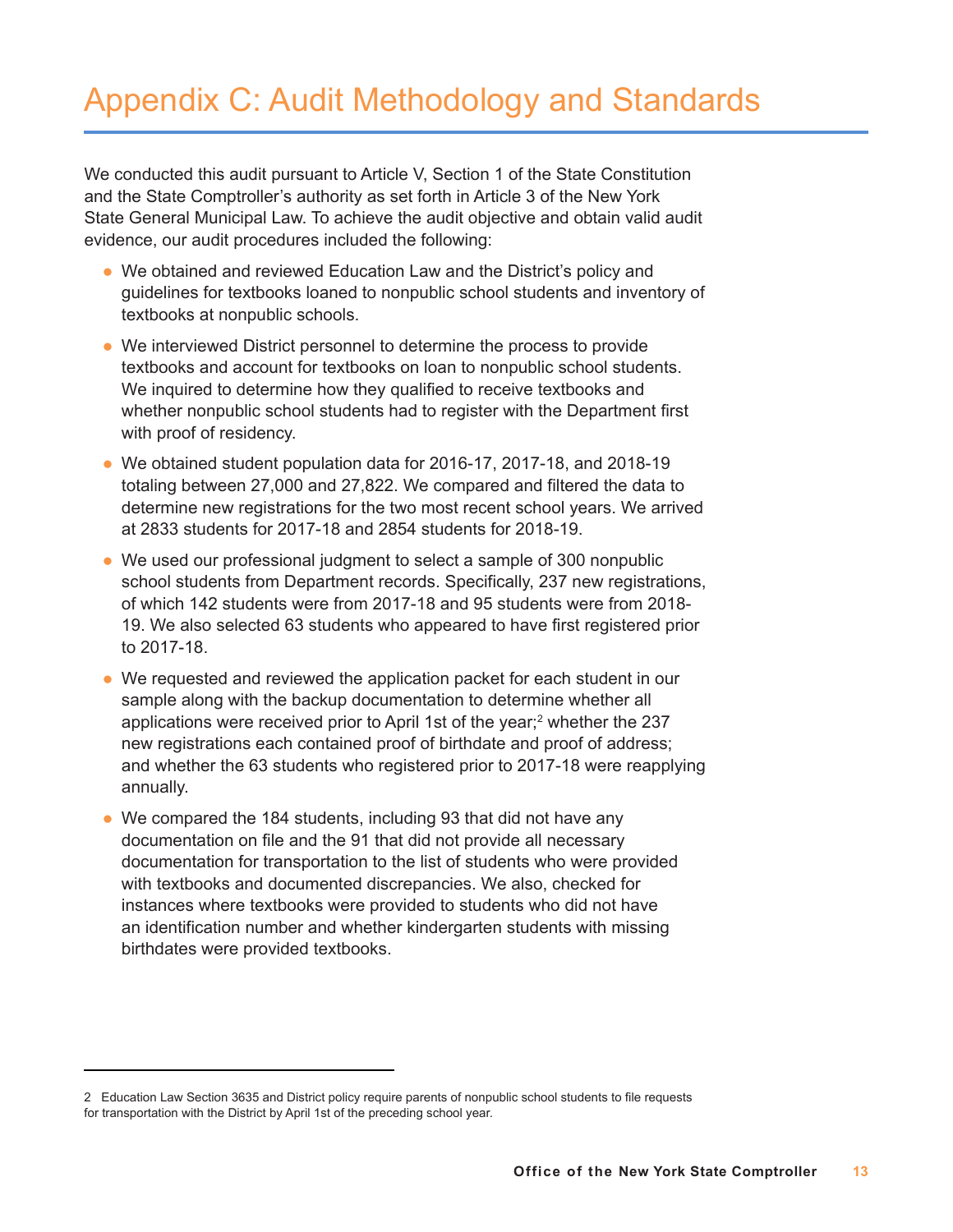- We used our professional judgment to randomly select a sample of five nonpublic schools and five different textbook titles that were purchased more than five years prior to our audit period. We selected this sample based on whether the titles were still being used. We visited each school with the Assistant Superintendent and physically counted the textbooks selected. One of the five textbooks was a workbook erroneously labeled in the system as a textbook. Because workbooks are discarded after use and no inventory is required to be kept, we reduced our sample to four nonpublic schools and four textbook titles. We compared the number of textbooks at the nonpublic schools with the number of textbooks purchased for those schools. We also checked whether the textbooks were stamped property of the District and whether the international standard textbook number matched purchasing data. We conducted our textbook inventory by selecting four nonpublic schools and four textbook titles (one for each school) purchased at least five years ago. 3
- We reviewed the results of the District's 2014 textbook inventory to obtain an understanding of the inventory controls for nonpublic schools.
- l We reviewed the *Nonpublic School Responsibility and Storage Agreement for Loan of Textbooks* to determine the related responsibilities of nonpublic school officials

We conducted this performance audit in accordance with generally accepted government auditing standards (GAGAS). Those standards require that we plan and perform the audit to obtain sufficient, appropriate evidence to provide a reasonable basis for our findings and conclusions based on our audit objective. We believe that the evidence obtained provides a reasonable basis for our findings and conclusions based on our audit objective.

Unless otherwise indicated in this report, samples for testing were selected based on professional judgment, as it was not the intent to project the results onto the entire population. Where applicable, information is presented concerning the value and/or size of the relevant population and the sample selected for examination.

<sup>3</sup> We chose five years because the staff could only look back five years in their database systems which increased the risk that older textbooks could be unaccounted for. In addition, textbooks purchased more than five years ago are more likely to be currently unused or shipped elsewhere without the District's knowledge, or to be obsolete or damaged and eligible for return to the District. We selected one textbook per school because we took into consideration that at the time of the audit, textbooks would have been assigned to students and they would have to return them for us to perform the count. We visited the nonpublic schools during class sessions and we did not want to cause any disruption. Some textbooks were in student lockers, student desks, nonpublic school storage and returned by students for us to count. Our sample was not expanded after the onsite visits due to the conclusiveness of the test results.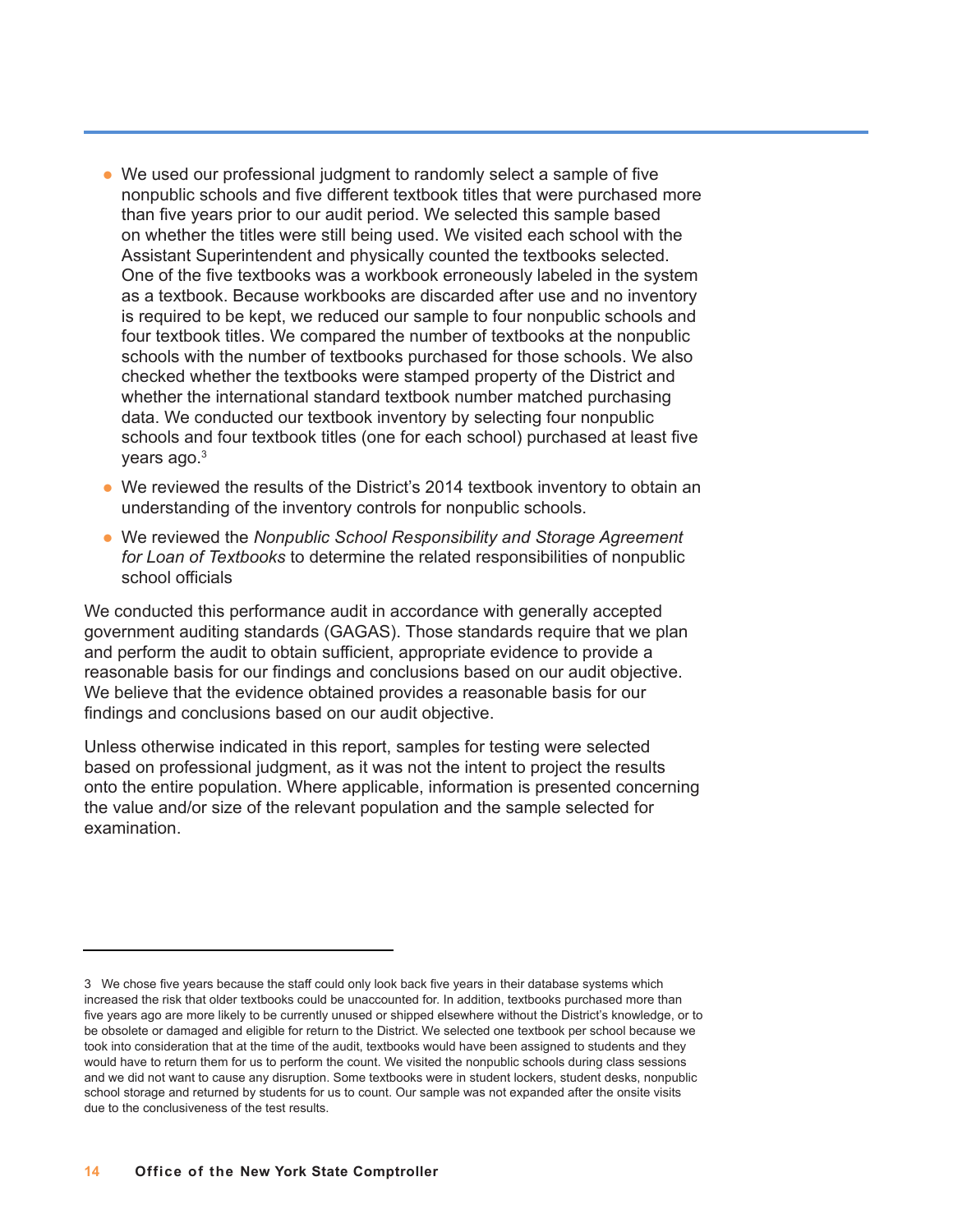The Board has the responsibility to initiate corrective action. A written corrective action plan (CAP) that addresses the findings and recommendations in this report must be prepared and provided to our office within 90 days, pursuant to Section 35 of General Municipal Law, Section 2116-a (3)(c) of New York State Education Law and Section 170.12 of the Regulations of the Commissioner of Education. To the extent practicable, implementation of the CAP must begin by the end of the next fiscal year. For more information on preparing and filing your CAP, please refer to our brochure, *Responding to an OSC Audit Report*, which you received with the draft audit report. The CAP should be posted on the District's website for public review.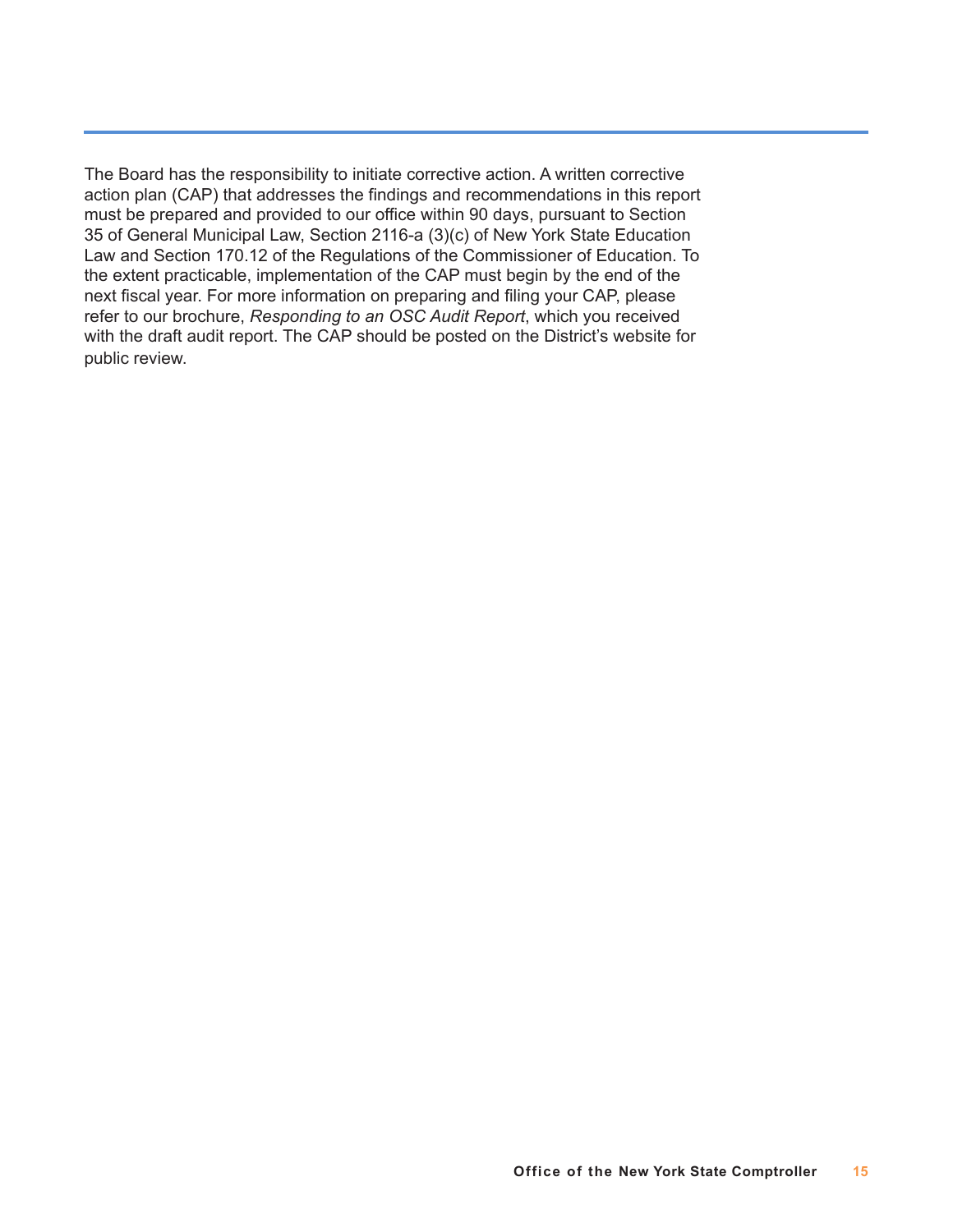## Appendix D: Resources and Services

### **Regional Office Directory**

[www.osc.state.ny.usD/sites/default/files/local-government/documents/pdf/2018-12/regional\\_directory.](http://www.osc.state.ny.usD/sites/default/files/local-government/documents/pdf/2018-12/regional_directory) pdf

**Cost-Saving Ideas** – Resources, advice and assistance on cost-saving ideas [www.osc.state.ny.us/local-government/publications?title=&body\\_value=&field\\_topics\\_target\\_id=263196&issued=All](http://www.osc.state.ny.us/local-government/publications?title=&body_value=&field_topics_target_id=263196&issued=All)

**Fiscal Stress Monitoring** – Resources for local government officials experiencing fiscal problems [www.osc.state.ny.us/local-government/fiscal-monitoring](http://www.osc.state.ny.us/local-government/fiscal-monitoring)

**Local Government Management Guides** – Series of publications that include technical information and suggested practices for local government management [www.osc.state.ny.us/local-government/publications?title=&body\\_value=&field\\_topics\\_target\\_id=263206&issued=All](http://www.osc.state.ny.us/local-government/publications?title=&body_value=&field_topics_target_id=263206&issued=All)

**Planning and Budgeting Guides** – Resources for developing multiyear financial, capital, strategic and other plans [www.osc.state.ny.us/local-government/resources/planning-resources](http://www.osc.state.ny.us/local-government/resources/planning-resources)

**Protecting Sensitive Data and Other Local Government Assets** – A non-technical cybersecurity guide for local government leaders [www.osc.state.ny.us/sites/default/files/local-government/documents/pdf/2020-05/cyber-security-guide.pdf](http://www.osc.state.ny.us/sites/default/files/local-government/documents/pdf/2020-05/cyber-security-guide.pdf)

**Required Reporting** – Information and resources for reports and forms that are filed with the Office of the State Comptroller [www.osc.state.ny.us/local-government/required-reporting](http://www.osc.state.ny.us/local-government/required-reporting)

**Research Reports/Publications** – Reports on major policy issues facing local governments and State policy-makers

[www.osc.state.ny.us/local-government/publications?title=&body\\_value=&field\\_topics\\_target\\_id=263211&issued=All](http://www.osc.state.ny.us/local-government/publications?title=&body_value=&field_topics_target_id=263211&issued=All)

**Training** – Resources for local government officials on in-person and online training opportunities on a wide range of topics

[www.osc.state.ny.us/local-government/academy](http://www.osc.state.ny.us/local-government/academy)